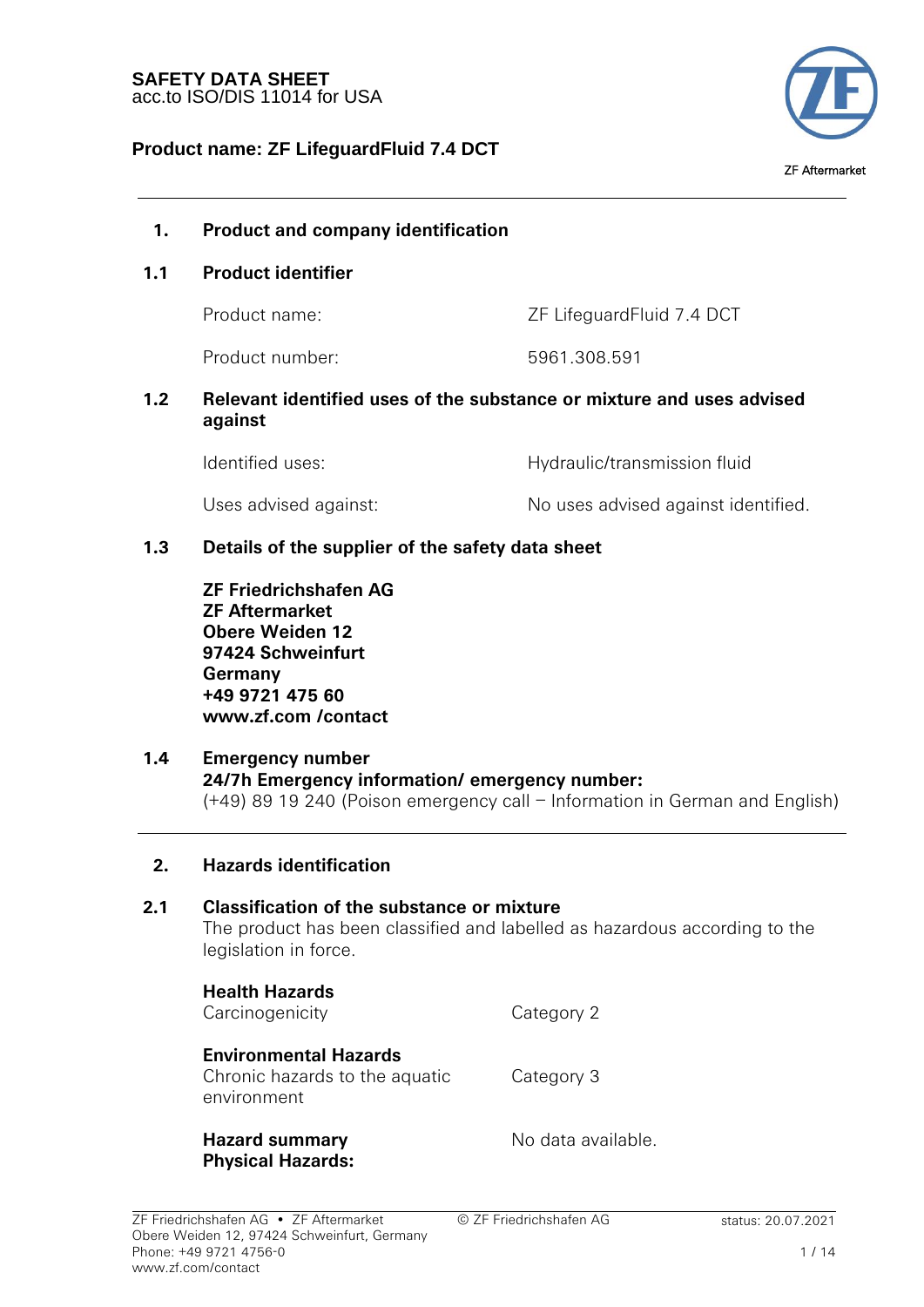**2.2 Label Elements** 

## **Product name: ZF LifeguardFluid 7.4 DCT**



# Signal Words: Warning Hazard Statement(s): H351: Suspected of causing cancer. H412: Harmful to aquatic life with long lasting effects. **Precautionary Statements Prevention:** P201: Obtain special instructions before use. P202: Do not handle until all safety precautions have been read and understood. P281: Use personal protective equipment as required. P273: Avoid release to the environment. **Response:** P308+P313: IF exposed or concerned: Get medical advice/attention. **Storage:** P405: Store locked up. **Disposal:** P501: Dispose of contents/container to an appropriate treatment and disposal facility in accordance with applicable laws and regulations, and product characteristics at time of disposal.

## **2.3 Other hazards**

By handling of mineral oil products and chemical products no particular hazard is known when normal precautions (item 7) and personal protective equipment (item 8) are kept. The product may not be released into the environment without control.

Unknown toxicity: Due to information available product does not contain any ingredients of unknown toxicity.

## **3. Composition/ Information on ingredients**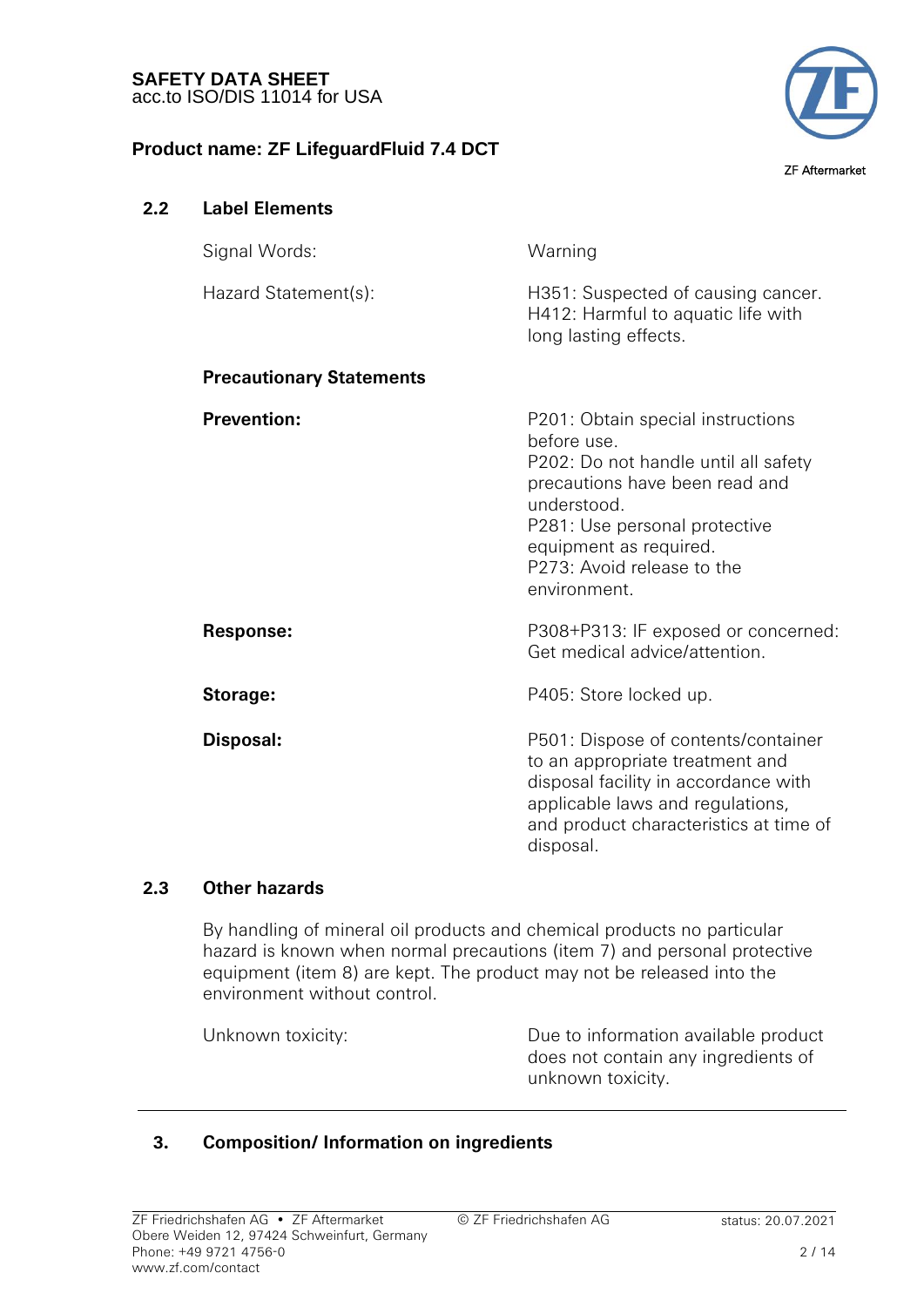

ZF Aftermarket

 General information: Mixture containing severely refined base oils and additives.

| Chemical name    | Identifier  | Concentratio | Notes |
|------------------|-------------|--------------|-------|
|                  |             | $n^*$        |       |
| base oil, low    | 72623-87-1  | $50,00 -$    |       |
| <b>VISCOUS</b>   |             | $< 100,00\%$ |       |
| Solvent Naphtha, | 64742-94-5  | $0,10 -$     |       |
| low viscous      |             | $<$ 1,00%    |       |
| Alkyl amine      | 61791-44-4  | $0,10 -$     |       |
|                  |             | $< 0.25\%$   |       |
| prim.            | 218141-16-3 | $0,01 -$     |       |
| alkanolamine     |             | < 0.10%      |       |
| ether            |             |              |       |

 \* All concentrations are percent by weight unless ingredient is a gas. Gas concentrations are in percent by volume.

PBT: persistent, bioaccumulative and toxic substance. vPvB: very persistent and very bioaccumulative substance.

## **Classification**

| ldentifier  | Classification                      |
|-------------|-------------------------------------|
| 72623-87-1  | Asp. Tox. 1; H304                   |
|             |                                     |
| 64742-94-5  | Asp. Tox. 1; H304, STOT SE 3; H336, |
|             | Carc. 2; H351, Aquatic Chronic      |
|             | $2:$ H411                           |
| 61791-44-4  | Skin Corr. 1C;H314, Eye Dam.        |
|             | 1;H318, Aquatic Acute               |
|             | 1;H400, Aquatic Chronic 1;H410,     |
|             | Acute Tox. 4; H302; M-Factor        |
|             | (aquatic acute): 10; M-Factor       |
|             | (aquatic chronic): 1                |
| 218141-16-3 | Acute Tox. 4; H302, Skin Corr.      |
|             | 1B;H314, Eye Dam. 1;H318,           |
|             | Aquatic Acute 1; H400, Aquatic      |
|             | Chronic 1;H410; M-Factor            |
|             | (aquatic acute): 100; M-Factor      |
|             | (aquatic chronic): 1                |
|             |                                     |

Please note that the mineral oils and petroleum distillates used in our products are severely refined and have a DMSO extract < 3% as measured by method IP 346 and are not classified as carcinogenic according to Note L of Annex VI of Regulation EC 1272/2008."

## **4. First aid measures**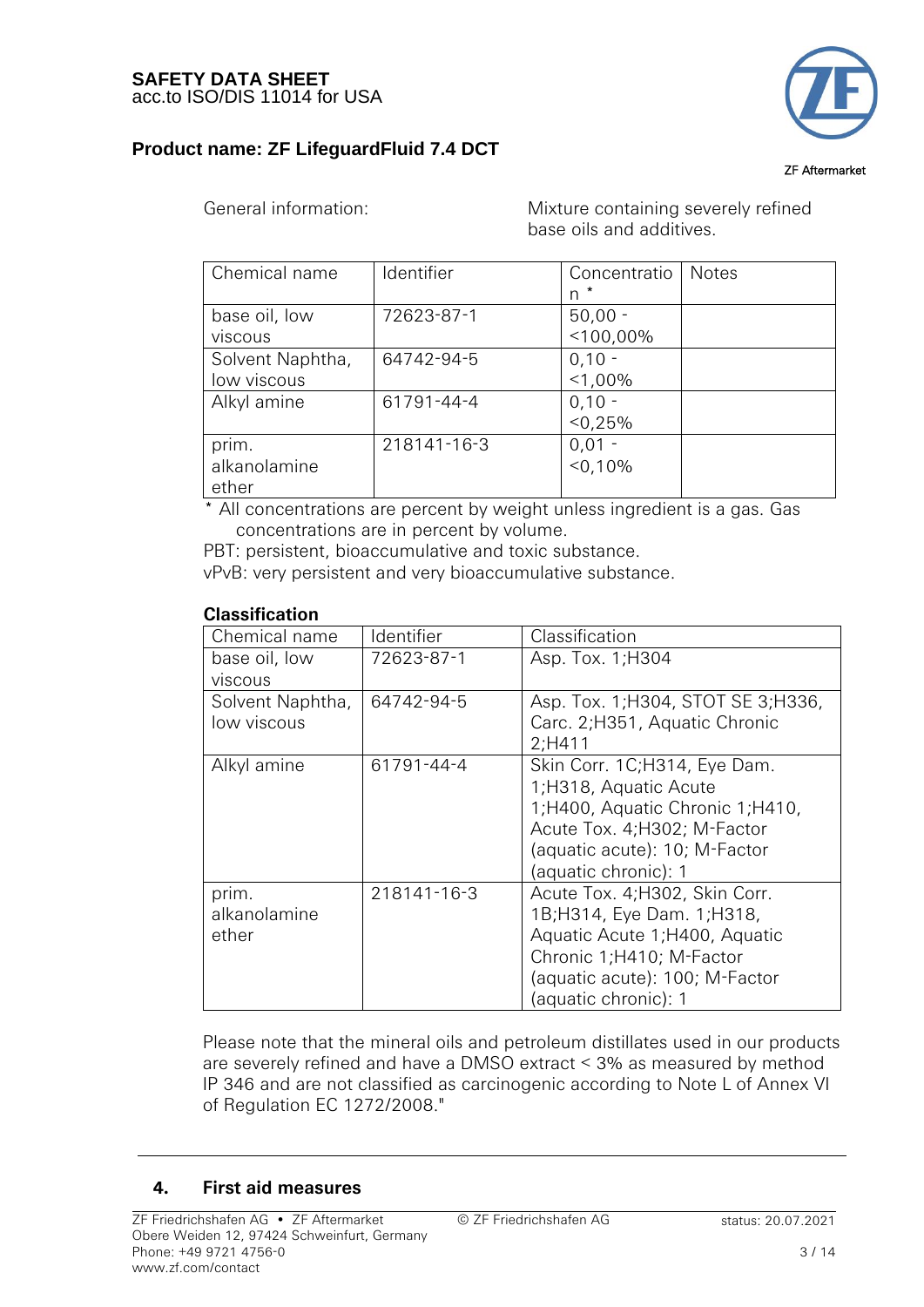

ZF Aftermarket

|     | General:                                 | Instantly remove any clothing soiled<br>by the product.                |
|-----|------------------------------------------|------------------------------------------------------------------------|
| 4.1 | <b>Description of first aid measures</b> |                                                                        |
|     | Inhalation:                              | Supply fresh air; consult doctor in<br>case of symptoms.               |
|     | Eye contact:                             | Promptly wash eyes with plenty of<br>water while lifting the eye lids. |
|     | <b>Skin Contact:</b>                     | Wash with soap and water.                                              |
|     | Ingestion:                               | Rinse mouth thoroughly.                                                |
|     |                                          |                                                                        |

## **4.2 Most important symptoms and effects, both acute and delayed**

May cause skin and eye irritation.

### **4.3 Indication of any immediate medical attention and special treatment needed**

Get medical attention if symptoms occur.

## **5. Firefighting measures**

## **5.1 Extinguishing media**

Suitable extinguishing media: CO2, fire extinguishing powder or fog like water spraying. Extinguish larger fires with alcohol resistant foam or spray water with suitable surfactant added

Unsuitable extinguishing media: Water with a full water jet.

## **5.2 Special hazards arising from the substance or mixture**

During fire, gases hazardous to health may be formed.

## **5.3 Advice for firefighters**

 Special fire fighting procedures:

Move container from fire area if it can be done without risk. Dispose of fire debris and contaminated fire fighting water inaccordance with official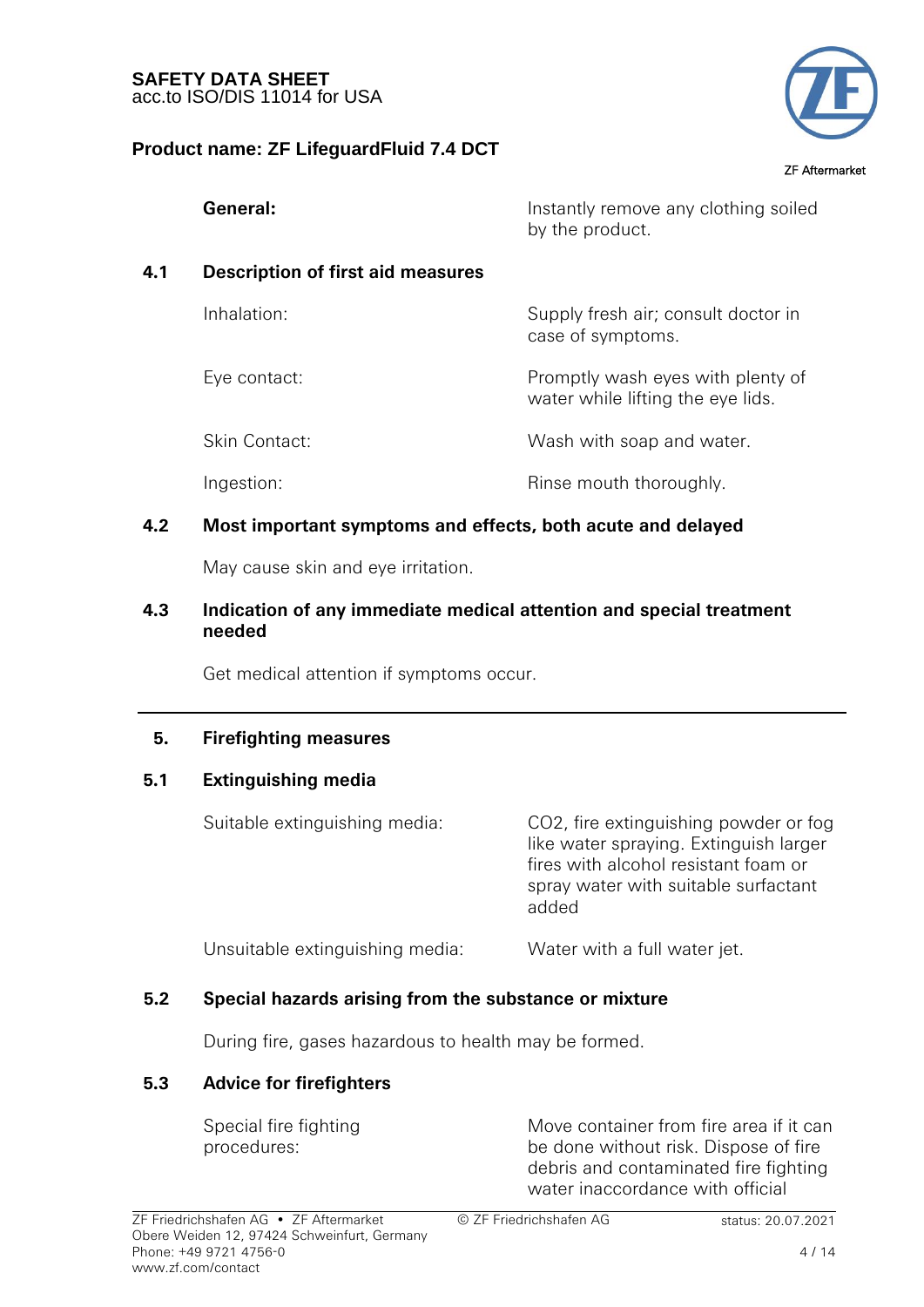

### ZF Aftermarket

|                                                     | regulations. Collect contaminated fire<br>fighting water separately. It must not<br>enter drains.   |
|-----------------------------------------------------|-----------------------------------------------------------------------------------------------------|
| Special protective equipment for fire-<br>fighters: | Self-contained breathing apparatus<br>and full protective clothing must be<br>worn in case of fire. |

### **6. Accidental release measures**

**6.1 Personal precautions, protective equipment and emergency procedures**  In case of spills, beware of slippery floors and surfaces.

### **6.2 Environmental Precautions**

 Avoid release to the environment. Prevent further leakage or spillage if safe to do so. Prevent from spreading (e.g. by binding or oil barriers). Environmental manager must be informed of all major spillages. Do not allow to enter drainage system, surface or ground water.

### **6.3 Methods and material for containment and cleaning up**

 Absorb with liquid-binding material (sand, diatomite, acidbinders, universal binders, sawdust). Dispose of the material collected according to regulations. Stop the flow of material, if this is without risk.

### **6.4 Reference to other sections**

See Section 8 of the SDS for Personal Protective Equipment. See Section 7 for information on safe handling See Section 13 for information on disposal.

### **7. Handling and storage**

### **7.1 Precautions for safe handling**

 Prevent formation of aerosols. Do not eat, drink or smoke when working with the product. Take usual precautions when handling mineral oil products or chemical products. Observe good industrial hygiene practices. Provide adequate ventilation.

### **7.2 Conditions for safe storage, including any incompatibilities**

Local regulations concerning handling and storage of waterpolluting products have to be followed. Do not heat up to temperatures close to the flash point.

## **7.3 Specific end use(s)**

Not applicable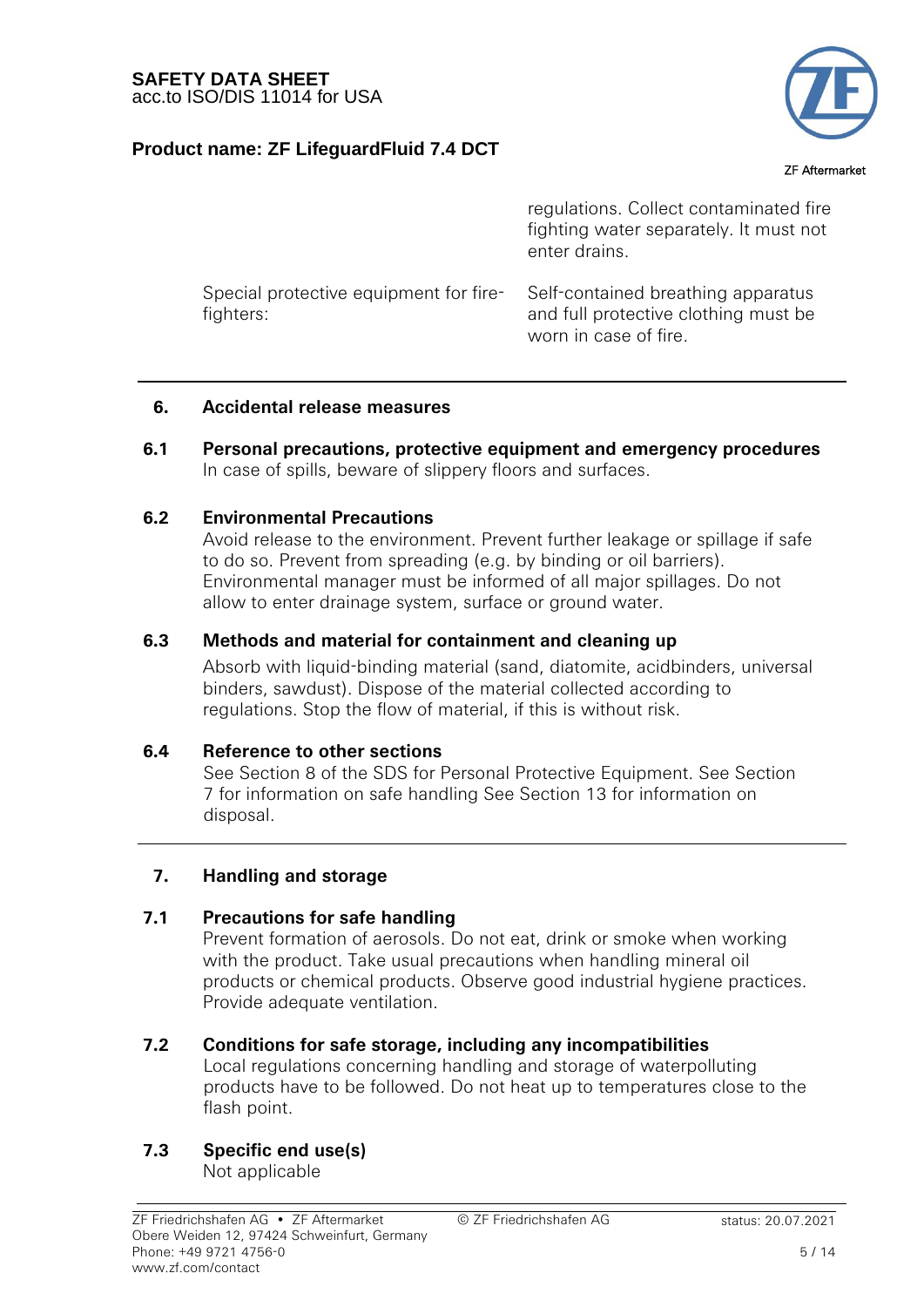

## **8. Exposure controls/ personal protection**

### **8.1 Exposure Limits**

| Chemical name                                                                     | Type       | Exposure<br>Limit Values              | Source                                                                                              |
|-----------------------------------------------------------------------------------|------------|---------------------------------------|-----------------------------------------------------------------------------------------------------|
| base oil, low viscous -<br>Inhalable<br>fraction                                  | <b>TWA</b> | $5 \text{ mg/m}^3$                    | US. ACGIH Threshold Limit<br>Values, as amended (03<br>2014)                                        |
| base oil, low viscous                                                             | <b>PEL</b> | 500 ppm<br>2,000<br>mg/m <sup>3</sup> | US. OSHA Table Z-1<br>Limits for Air<br>Contaminants (29 CFR<br>1910.1000), as amended<br>(02 2006) |
| base oil, low viscous -<br>Mist.                                                  | <b>PEL</b> | $5 \text{ mg/m}^3$                    | US. OSHA Table Z-1<br>Limits for Air<br>Contaminants (29 CFR<br>1910.1000), as amended<br>(02 2006) |
| base oil, low viscous                                                             | TWA        | 400 ppm<br>1,600<br>mg/m <sup>3</sup> | US. OSHA Table Z-1-A (29<br>CFR 1910.1000), as<br>amended (1989)                                    |
| base oil, low viscous -<br>Mist.                                                  | <b>TWA</b> | 5 mg/m $3$                            | US. OSHA Table Z-1-A (29<br>CFR 1910.1000), as<br>amended (1989)                                    |
| Solvent Naphtha, low<br>viscous - Non-aerosol. -<br>as total hydrocarbon<br>vapor | <b>TWA</b> | $200$ mg/m <sup>3</sup>               | US. ACGIH Threshold Limit<br>Values, as amended (03<br>2014)                                        |

## **8.2 Exposure controls**

## **Appropriate engineering controls**

 Provide adequate ventilation. Ventilation rates should be matched to conditions. If applicable, use process enclosures, local exhaust ventilation, or other engineering controls to maintain airborne levels below recommended exposure limits. If exposure limits have not been established, maintain airborne levels to an acceptable level.

## **Individual protection measures, such as personal protective equipment**

 **General information:** Wash hands before breaks and after work. Use personal protective equipment as required. Personal protection equipment should be chosen according to the CEN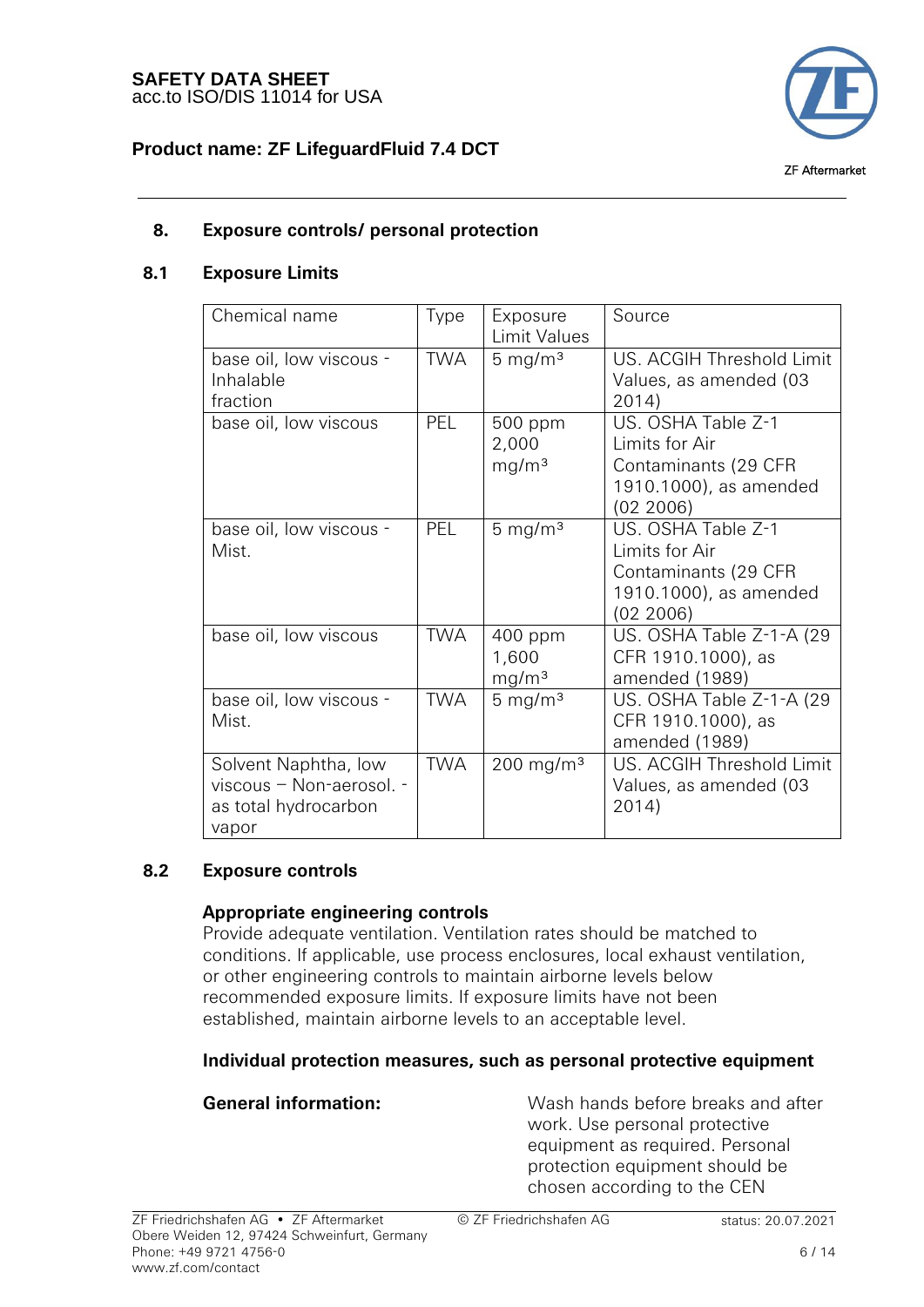## **Product name: ZF LifeguardFluid 7.4 DCT**



ZF Aftermarket

|                                                   | standards and in discussion with the<br>supplier of the personal protective<br>equipment. The usual precautionary<br>measures should be adhered to<br>inhandling the chemicals or the<br>mineral oil products.                                                                                                                                                                                                                                                                                                            |
|---------------------------------------------------|---------------------------------------------------------------------------------------------------------------------------------------------------------------------------------------------------------------------------------------------------------------------------------------------------------------------------------------------------------------------------------------------------------------------------------------------------------------------------------------------------------------------------|
| <b>Eye/face protection:</b>                       | Safety glasses (EN 166)<br>recommended during refilling. Avoid<br>contact with skin and eyes.<br>Goggles/face shield are<br>recommended. If risk of splashing,<br>wear safety goggles or face shield.                                                                                                                                                                                                                                                                                                                     |
| <b>Skin protection</b><br><b>Hand Protection:</b> | Material: Nitrile butyl rubber (NBR).<br>Min. Breakthrough time: >= 480 min<br>Recommended thickness of the<br>material: $>= 0.38$ mm<br>Avoid long-term and repeated skin<br>contact. Suitable gloves can be<br>recommended by the glove supplier.<br>Use skin protection cream for<br>preventive skin protection. Protective<br>gloves, where permitted in acc. to<br>safety directions. The exact break<br>through time has to be found out by<br>the manufacturer of the protective<br>gloves and has to be observed. |
| Other:                                            | Do not carry cleaning cloths<br>impregnated with the product in<br>trouser pockets. Wear suitable<br>protective clothing.                                                                                                                                                                                                                                                                                                                                                                                                 |
| <b>Respiratory Protection:</b>                    | Ensure good ventilation/exhaustion at<br>the workplace. Avoid breathing<br>vapour/aerosol.                                                                                                                                                                                                                                                                                                                                                                                                                                |
| <b>Thermal hazards:</b>                           | No data available.                                                                                                                                                                                                                                                                                                                                                                                                                                                                                                        |
| <b>Hygiene measures:</b>                          | Always observe good personal<br>hygiene measures, such as washing<br>after handling the material and before<br>eating, drinking, and/or smoking.<br>Routinely wash work clothing to                                                                                                                                                                                                                                                                                                                                       |

© ZF Friedrichshafen AG status: 20.07.2021

remove contaminants. Discard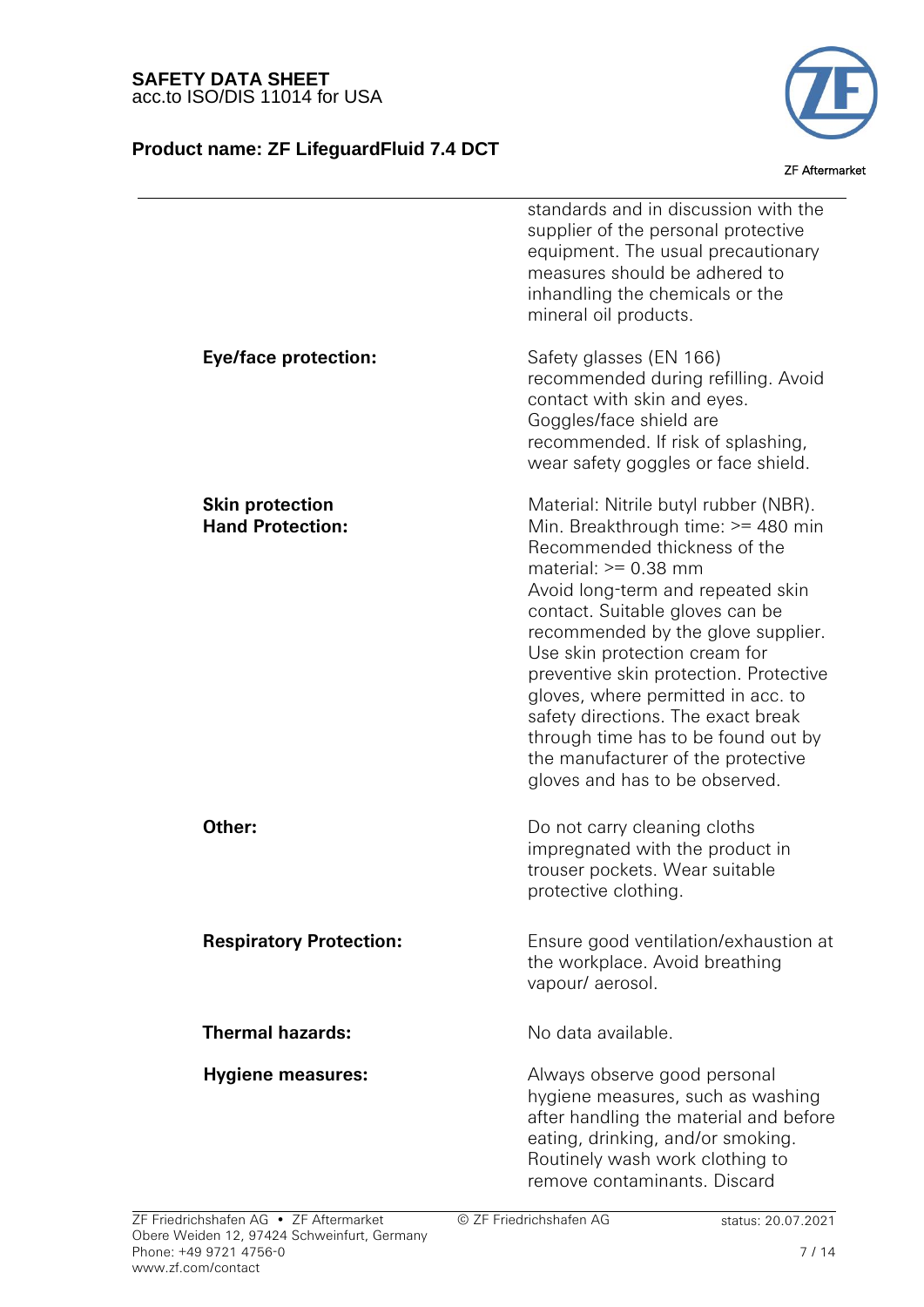## **Product name: ZF LifeguardFluid 7.4 DCT**



ZF Aftermarket

contaminated footwear that cannot be cleaned.

**Environmental Controls:** No data available.

## **9. Physical and chemical properties**

### **9.1 Information on basic physical and chemical properties**

Appearance Physical state: liquid Color: Amber Odor: Characteristic Odor Threshold: Not applicable for mixtures pH:  $D$ Freezing point: The Mot applicable for mixtures Boiling Point: Value not relevant for classification Flash Point:  $> 200 °C$ Evaporation Rate: Not applicable for mixtures Flammability (solid, gas): Value not relevant for classification Flammability Limit - Upper (%)–: Not applicable for mixtures Flammability Limit - Lower (%)–: Not applicable for mixtures Vapor pressure: Not applicable for mixtures Vapor density (air=1): Not applicable for mixtures Density:  $0.83 - 0.85$  g/cm<sup>3</sup> (15 °C) Solubility(ies) Solubility in Water: Insoluble in water Solubility (other): No data available. Partition coefficient (n-octanol/water): Not applicable for mixtures Autoignition Temperature: Value not relevant for classification Decomposition Temperature: Value not relevant for classification Kinematic viscosity: 33 - 37 mm<sup>2</sup>/s (40 °C) Explosive properties: Value not relevant for classification Oxidizing properties: Value not relevant for classification

**9.2 Other information**

No data available.

## **10. Stability and reactivity**

ZF Friedrichshafen AG • ZF Aftermarket Obere Weiden 12, 97424 Schweinfurt, Germany Phone: +49 9721 4756-0 www.zf.com/contact

**10.1 Reactivity Example 20.1** Stable under normal use conditions.

**10.2 Chemical Stability** Stable under normal use conditions.

© ZF Friedrichshafen AG status: 20.07.2021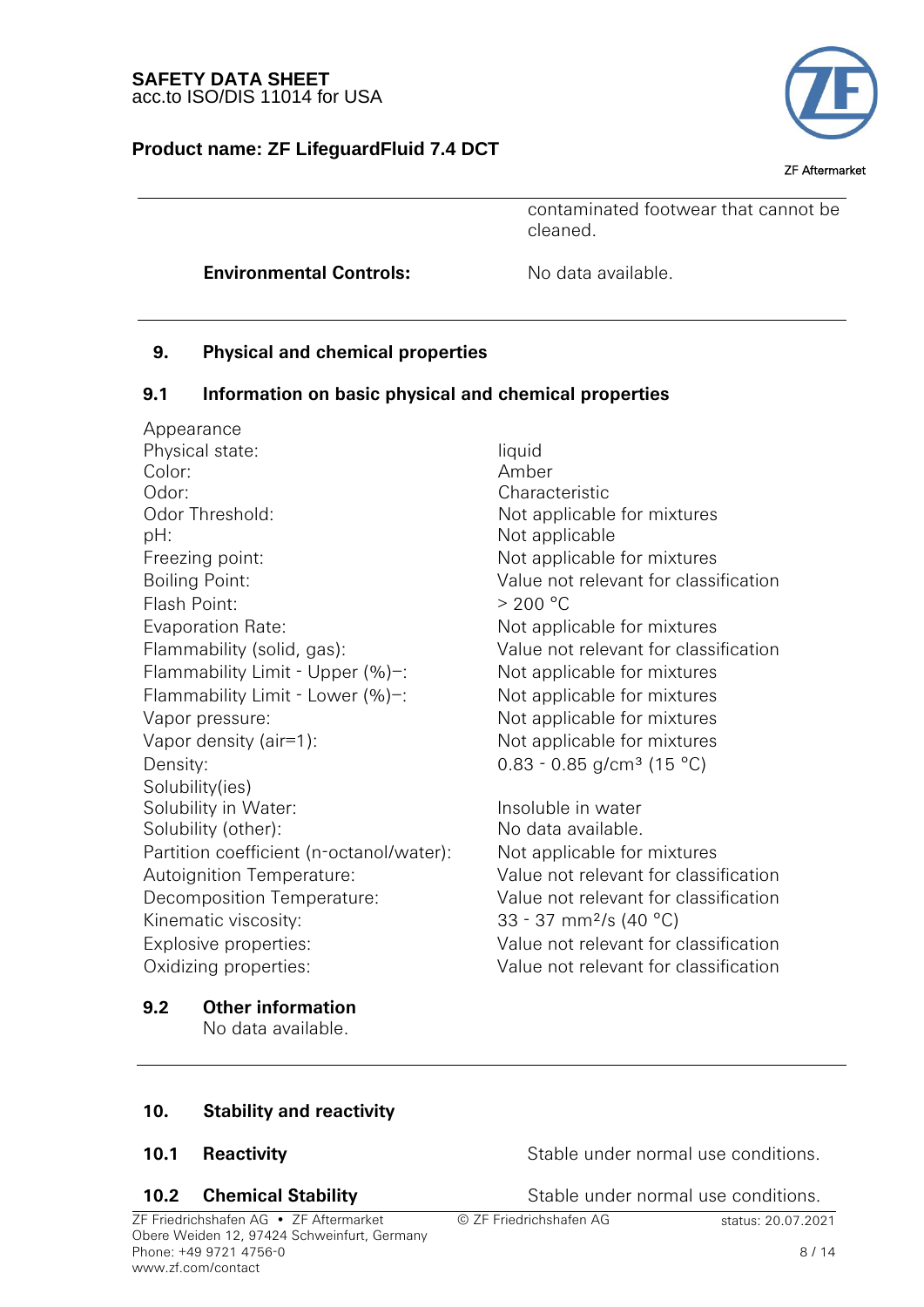

| 10.3 | <b>Possibility of hazardous reactions</b>         | Stable under normal use conditions.                                                                   |
|------|---------------------------------------------------|-------------------------------------------------------------------------------------------------------|
| 10.4 | <b>Conditions to avoid</b>                        | Stable under normal use conditions.                                                                   |
| 10.5 | <b>Incompatible Materials</b>                     | Strong oxidizing substances. Strong<br>acids. Strong bases.                                           |
| 10.6 | <b>Hazardous Decomposition</b><br><b>Products</b> | Thermal decomposition or combustion<br>may liberate carbon oxides and<br>other toxic gases or vapors. |

## **11. Toxicological information**

### **11.1 Information on likely routes of exposure**

Inhalation: No data available.

**Acute toxicity**

**Oral** Product: Specified substance(s) Alkyl amine

 Dermal Product: Specified substance(s) Solvent Naphtha, low viscous

 Inhalation Product:

Ingestion: No data available. Skin Contact: No data available. Eye contact: No data available.

> Not classified for acute toxicity based on available data. LD 50 (Rat): 1,350 mg/kg (OECD 401)

Not classified for acute toxicity based on available data. LD 50 (Rabbit): > 31,600 mg/kg

Not classified for acute toxicity based on available data.

 **Skin Corrosion/Irritation** Product: Based on available data, the classification criteria are not met.

 **Serious Eye Damage/Eye Irritation** Product: Based on available data, the classification criteria are not met.

 **Respiratory or Skin Sensitization** Product:

© ZF Friedrichshafen AG status: 20.07.2021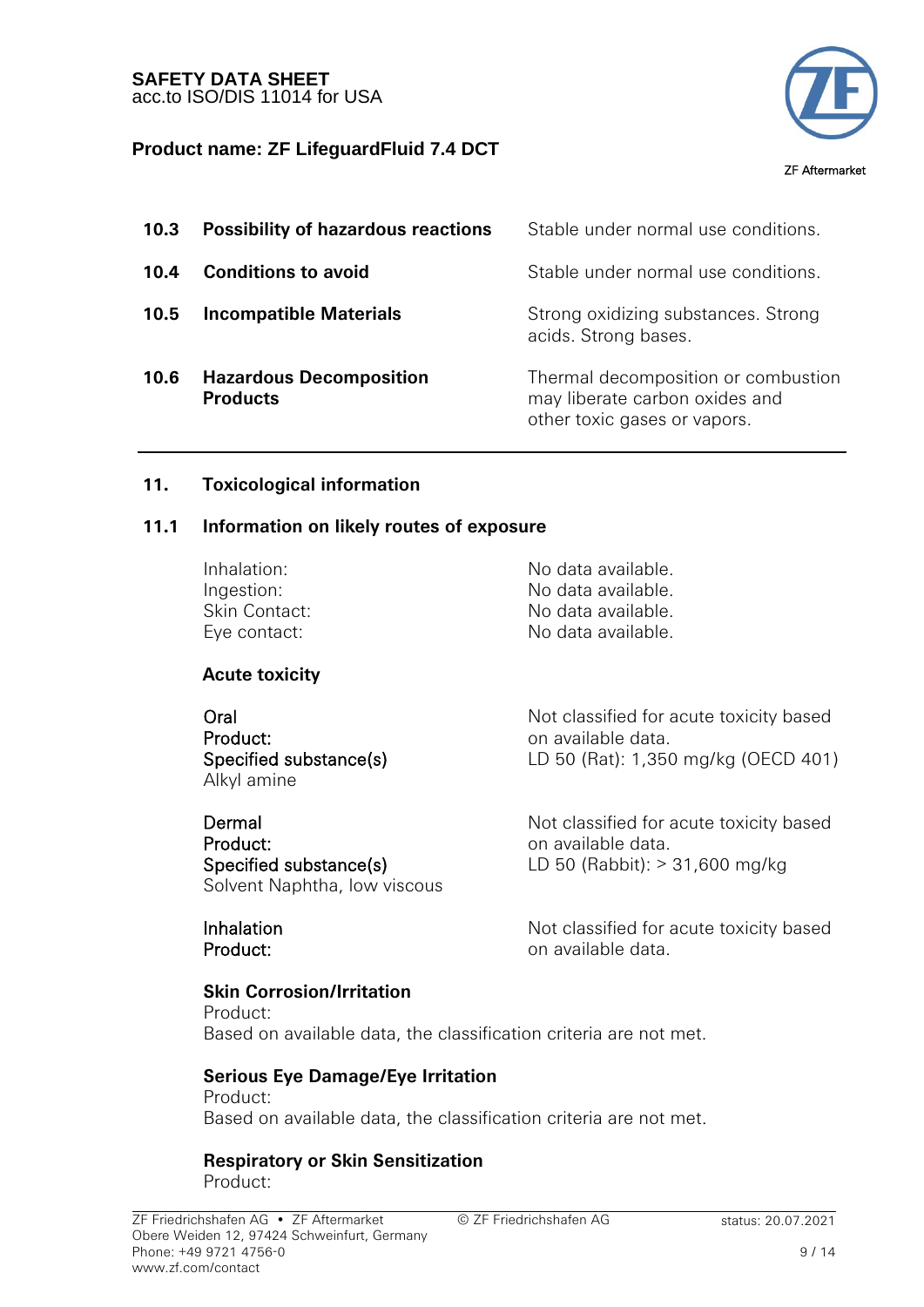## **Product name: ZF LifeguardFluid 7.4 DCT**



ZF Aftermarket

Skin sensitizer: Based on available data, the classification criteria are not met.

Respiratory sensitizer: Based on available data, the classification criteria are not met.

## **Specified substance(s)**

Alkyl amine

No sensitizing effect (guinea pig); OECD 406

# **Germ Cell Mutagenicity**

Product: Based on available data, the classification criteria are not met.

## **Carcinogenicity**

Product: Based on available data, the classification criteria are met.

### **IARC: IARC Monographs on the Evaluation of Carcinogenic Risks to Humans:**

No carcinogenic components identified

 **NTP: US. National Toxicology Program (NTP) Report on Carcinogens:** No carcinogenic components identified

## **OSHASP: US. OSHA Specifically Regulated Substances (29 CFR 1910.1001-1050):**

No carcinogenic components identified

## **Reproductive toxicity**

Product: Based on available data, the classification criteria are not met.

## **Specific Target Organ Toxicity - Single Exposure**

Product: Based on available data, the classification criteria are not met.

### **Specific Target Organ Toxicity - Repeated Exposure** Product:

Based on available data, the classification criteria are not met.

## **Aspiration Hazard**

Product: Based on available data, the classification criteria are not met.

## **12. Ecological information**

## **12.1 Toxicity**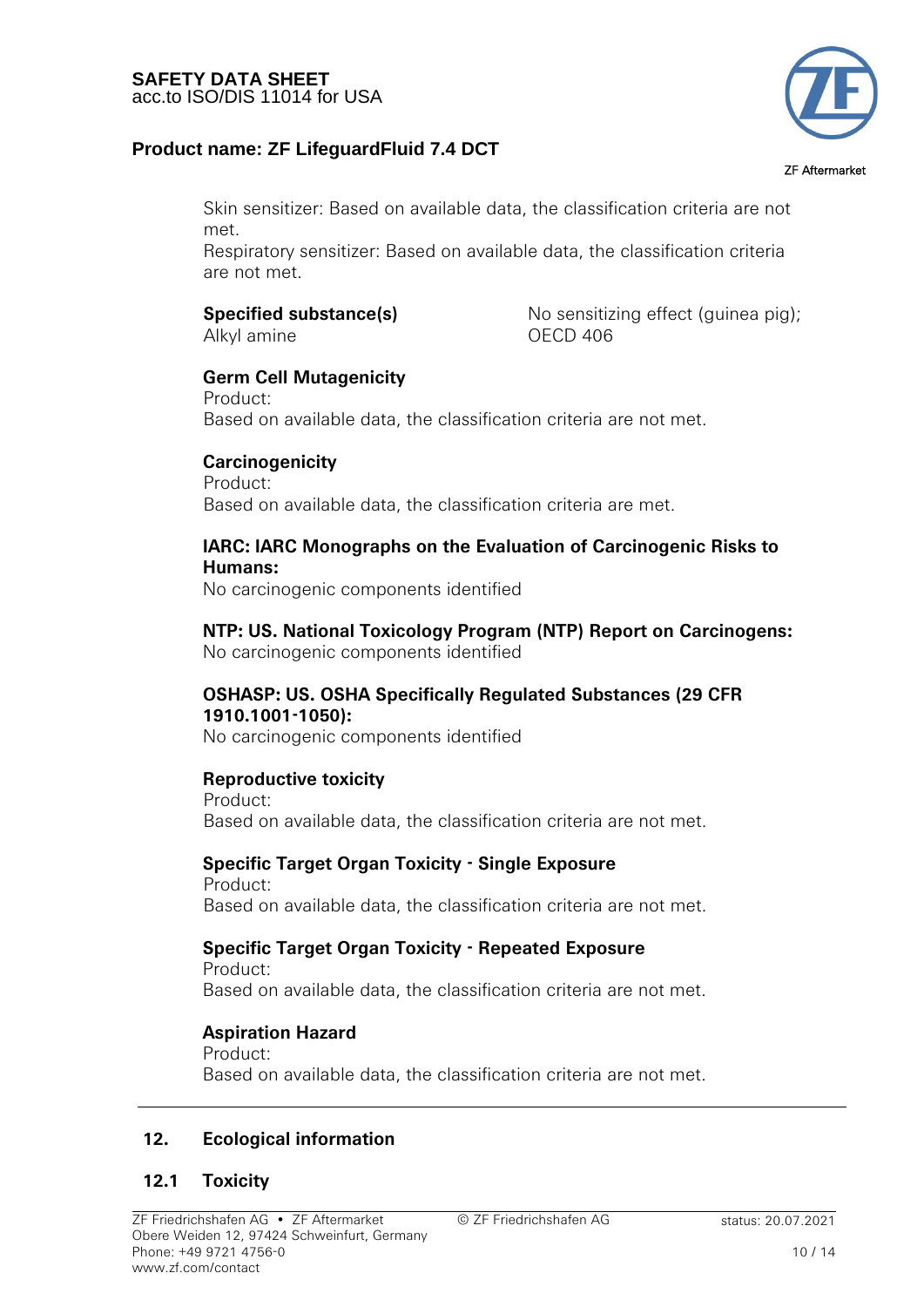## **Product name: ZF LifeguardFluid 7.4 DCT**



ZF Aftermarket

| Acute toxicity |
|----------------|
| Product:       |

 Fish Specified substance(s) Alkyl amine

 Aquatic Invertebrates Specified substance(s) Solvent Naphtha, low

viscous

 Chronic Toxicity Product:

 Fish Specified substance(s) base oil, low viscous

### Aquatic Invertebrates Specified substance(s)

base oil, low viscous

 Toxicity to Aquatic Plants Specified substance(s)

base oil, low viscous

- **12.2 Persistence and Degradability Biodegradation** Product: Specified substance(s) Alkyl amine
- **12.3 Bioaccumulative potential Product:** Not applicable for mixtures
- **12.4 Mobility in soil** Product:

Based on available data, the classification criteria are not met.

LC 50 (Fish, 96 h): 0.1 mg/l (OECD 203)

EC 50 (Water Flea, 48 h): 3 - 10 mg/l

Alkyl amine **EC 50** (Water Flea, 48 h): 0.043 mg/l (OECD 202)

> Based on available data, the classification criteria are met.

NOEC (Fish, 14 d): > 1,000 mg/l

NOEC (Water Flea, 21 d): 10 mg/l (OECD 211)

 Alkyl amine EC 10 (Water Flea, 21 d): 0.0107 mg/l (OECD 211)

> NOEC (Alga, 72 h): > 100 mg/l (OECD 201)

 Alkyl amine EC 50 (Alga, 72 h): 0.0538 mg/l (OECD 201) NOEC (Alga, 72 h): 0.0156 mg/l

Not applicable for mixtures

63 % (28 d, OECD 301D) Readily biodegradable

Not applicable for mixtures

© ZF Friedrichshafen AG status: 20.07.2021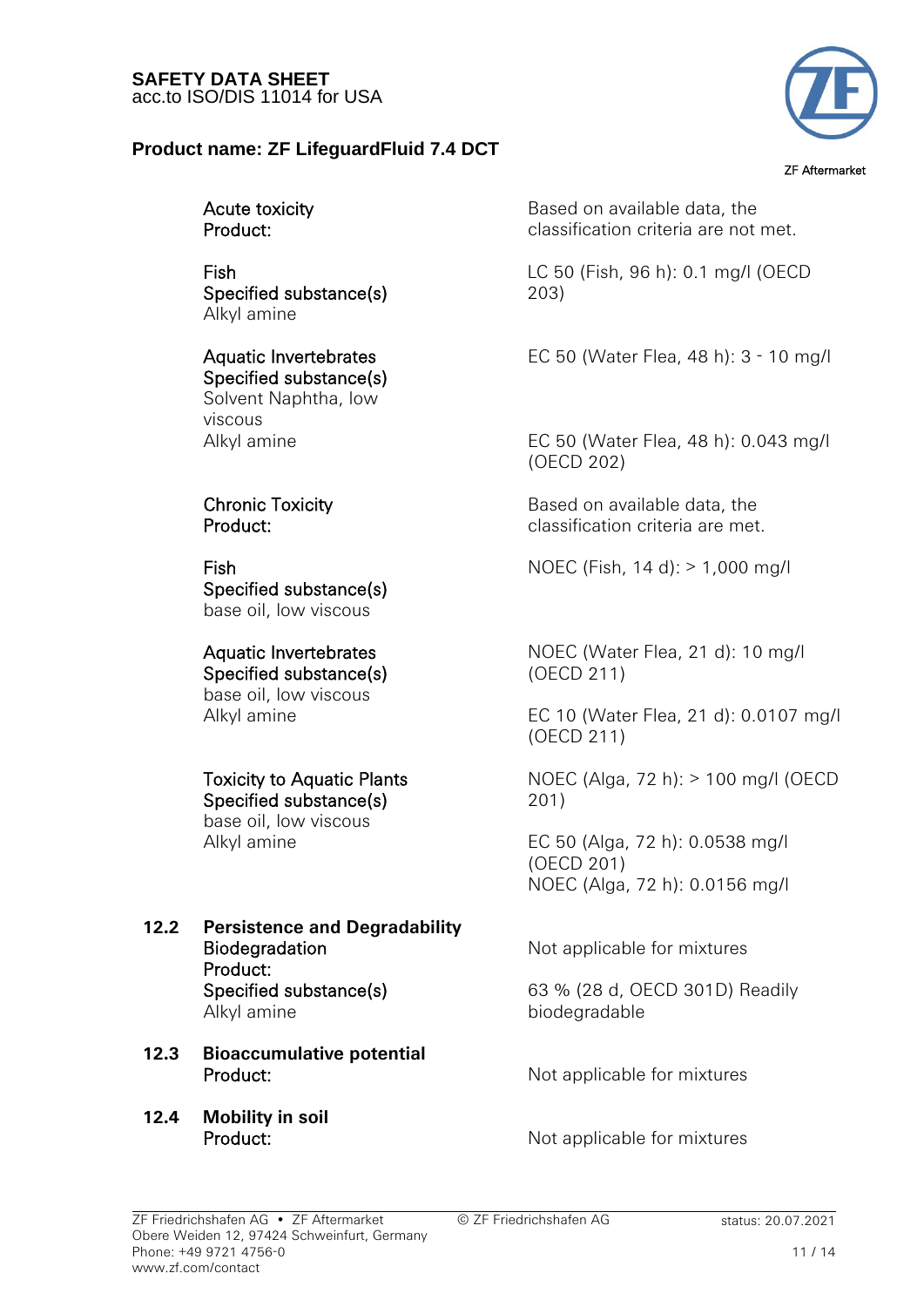

### ZF Aftermarket

### **12.5 Results of PBT and vPvB assessment**

The product does not contain any substances fulfilling the PBT/vPvB criteria.

### **12.6 Other adverse effects**

Harmful to aquatic life with long lasting effects.

### **13. Disposal considerations**

### **13.1 Waste treatment methods**

 General information: Dispose in accordance with all applicable regulations.

 Disposal methods: Discharge, treatment, or disposal may be subject to national, state, or local laws.

### **14. Transport information**

### **DOT**

Not regulated.

 **IMDG - International Maritime Dangerous Goods Code** Not regulated.

### **IATA**

Not regulated.

### **15. Regulatory information**

### **US Federal Regulations**

### **US State Regulations US. California Proposition 65**

This product contains chemical(s) known to the State of California to cause cancer and/or to cause birth defects or other reproductive harm.

### **Inventory Status**

| 70.<br>ـ ـات | On or in compliance with the |
|--------------|------------------------------|
|              | <b>Inventory</b>             |
|              | On or in compliance with the |
|              | <b>Inventory</b>             |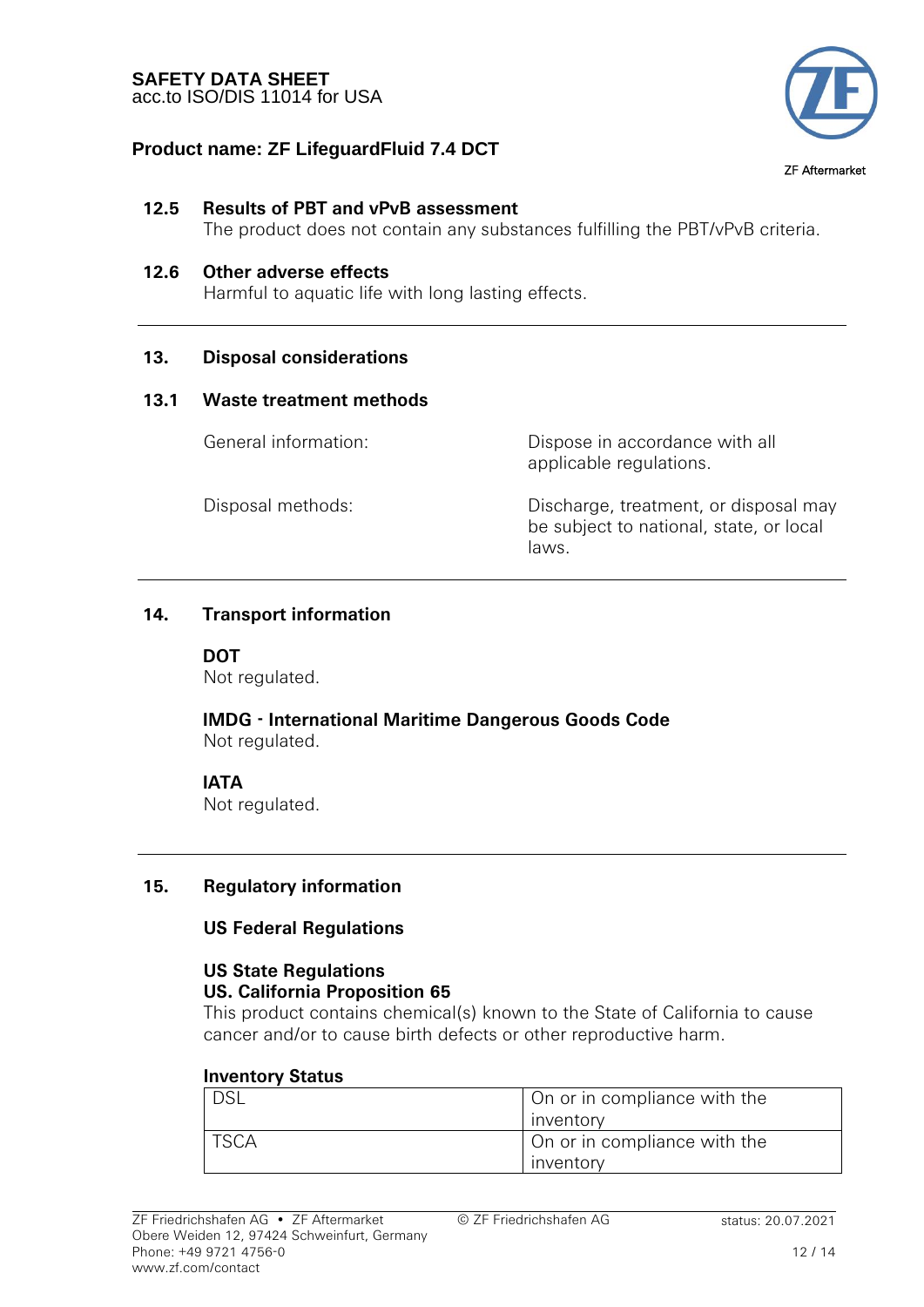

ZF Aftermarket

## **16. Other information**

 Revision Information: Vertical lines in the margin indicate an amendment.

## **Wording of the H-statements in section 2 and 3**

- H302 Harmful if swallowed.
- H304 May be fatal if swallowed and enters airways.
- H314 Causes severe skin burns and eye damage.
- H318 Causes serious eye damage.
- H336 May cause drowsiness or dizziness.
- H351 Suspected of causing cancer.
- H400 Very toxic to aquatic life.
- H410 Very toxic to aquatic life with long lasting effects.
- H411 Toxic to aquatic life with long lasting effects.
- H412 Harmful to aquatic life with long lasting effects.

**Disclaimer:** The data contained in this safety data **Disclaimer:** sheet are based on our current knowledge and experience and are given to the best of our knowledge and belief. It characterizes the product only with regard to safety requirements for handling, transport and disposal. The data do not describe the product's properties (tech. product specification). Neither should any agreed property nor the suitability of the product for any specific technical application be deduced from the data contained in this safety data sheet. Modifications on this document are not allowed. The data are not transferable to other products. In the case of mixing the product with other products or in the case of processing, the data in this safety data sheet are not necessarily valid for the new-made material. It is the responsibility of the recipient of the product to observe federal, state and local law. Please contact us to obtain up-to-date safety data sheets.